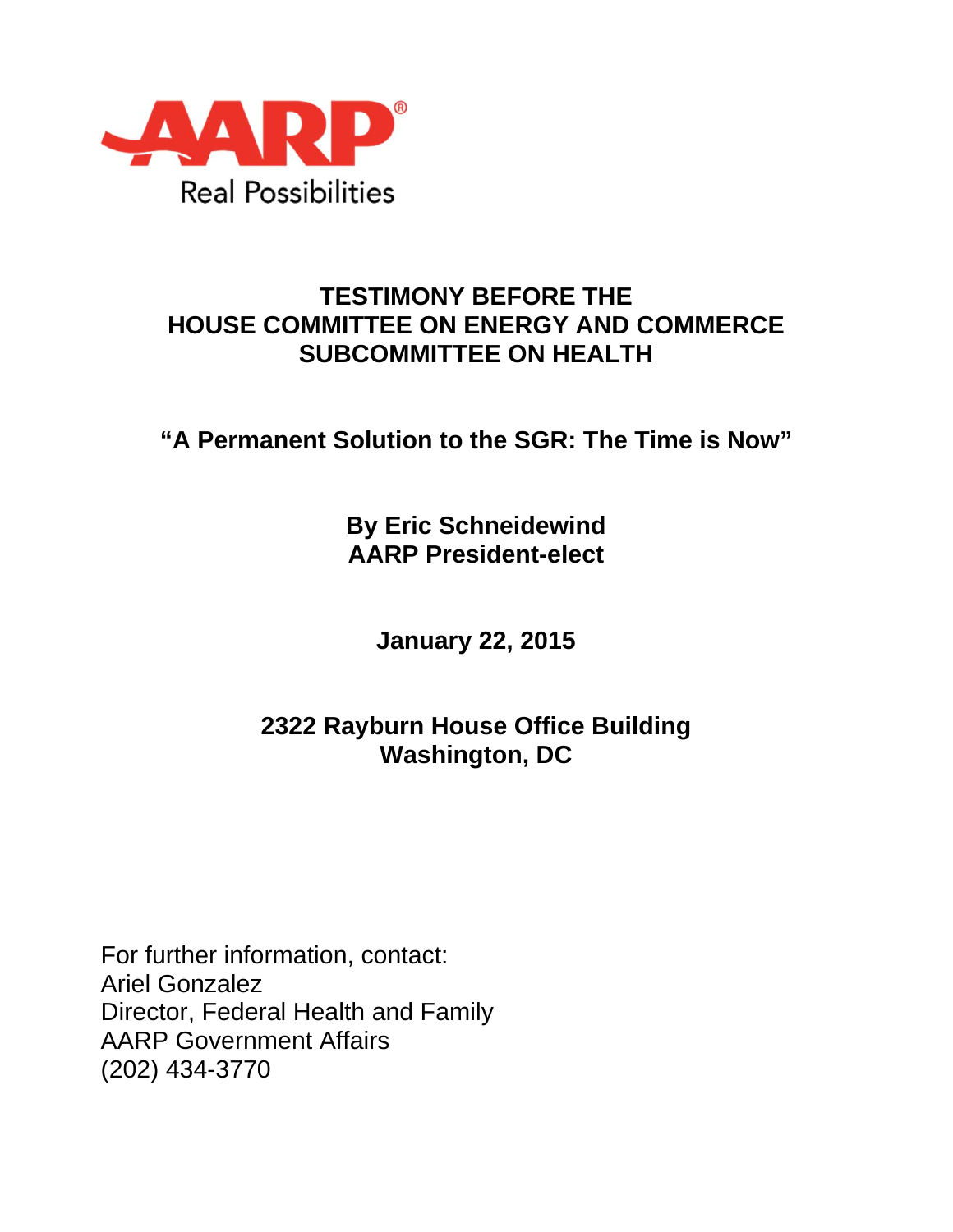## **Summary**

Permanently repealing the sustainable growth rate formula will bring stability and predictability to health care providers and the Medicare beneficiaries they serve. Congress should also address "health extenders", particularly:

- The Qualifying Individual (QI) program
- The therapy caps exception process
- Funding for community-based resources

In addition to the reimbursement reforms in the tri-committee bill last Congress, other system reforms recommended by AARP to help reduce Medicare spending include:

- Accelerate and expand competitive bidding for durable medical equipment;
- Equalizing Medicare payments for physician services between hospital outpatient and office settings;
- Recoup overpayments to Medicare Advantage plans;
- Increase support for transitional care and chronic care management;
- Ensure full and effective use of all highly skilled clinicians.

Congress should give strong consideration to the following prescription drug proposals that could save at least \$150 billion:

- Provide rebates for drugs provided to Medicare Part D low-income support beneficiaries who are dually eligible for Medicare and Medicaid;
- Enable the Secretary of Health and Human Services to negotiate for lower prescription drug prices;
- Reduce the exclusivity period for biologic drugs;
- Prohibit pay-for-delay agreements between brand-name pharmaceutical maker and generic manufacturers;
- Stop Risk Evaluation and Mitigation Strategies (REMS) from being used to block generic drug and biosimilar product development.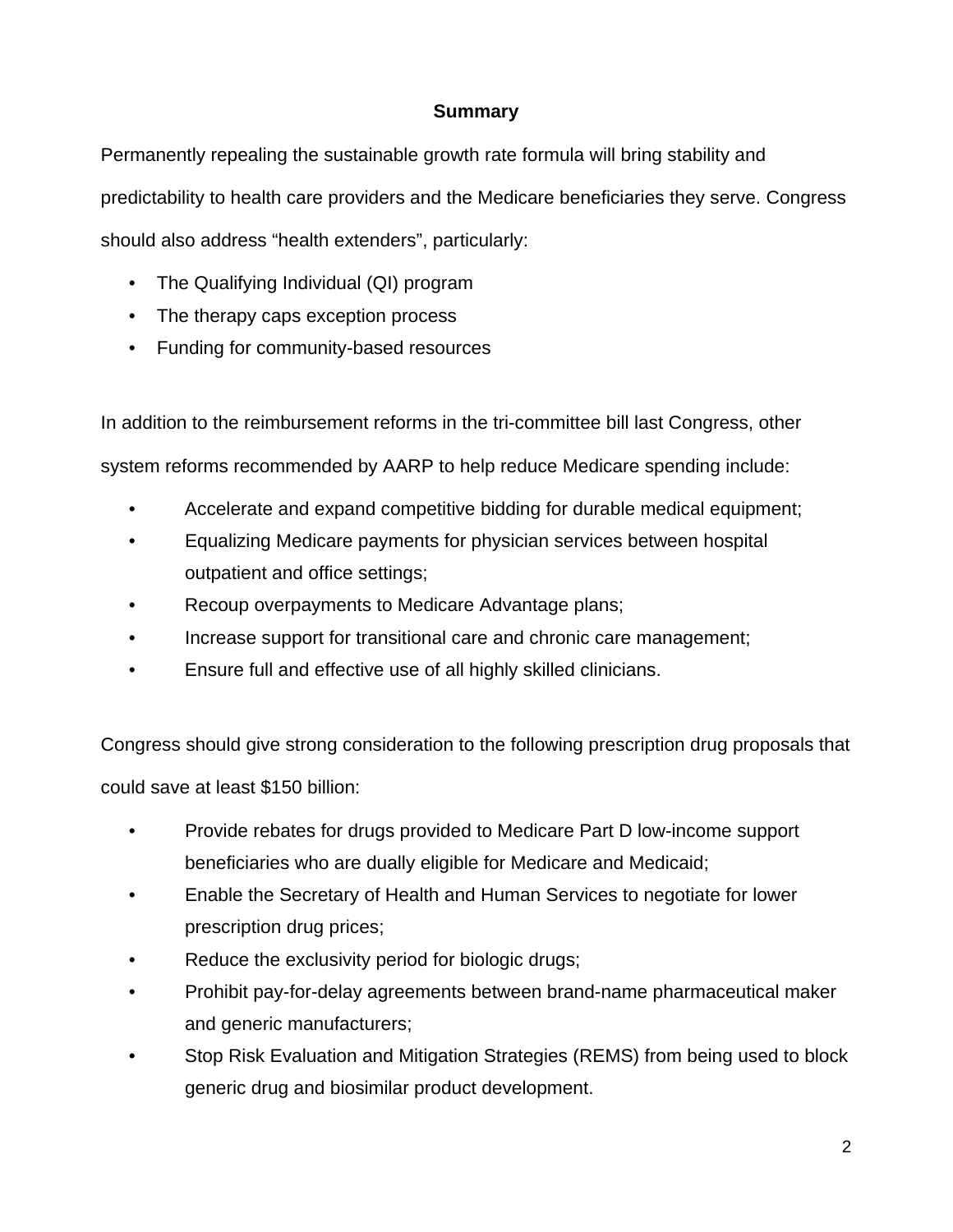## **Statement**

Chairman Upton, Ranking Member Pallone, Chairman Pitts, Ranking Member Green, and members of the Committee, thank you for holding this hearing on reforming Medicare physician reimbursement, and for inviting AARP to speak from the Medicare beneficiary's perspective. My name is Eric Schneidewind, and I am the AARP President-elect. AARP is a non-partisan organization of over 38 million members ages 50+, many of whom are Medicare beneficiaries.

For over a decade, millions of Medicare beneficiaries have heard annual warnings that their health care provider would stop seeing them if the schedule payment cuts due to the sustainable growth rate occur. While Congress has intervened each time to prevent the cuts, Medicare beneficiaries remain fearful of losing access to their doctor. Thanks to the tireless work of many of the legislators and staff here today, we are closer than we've ever been to finally replacing this broken reimbursement system.

During the previous Congress, AARP was pleased to work with Committee staff from both chambers and both parties in developing what became H.R. 4015. Permanently repealing the sustainable growth rate formula will bring stability and predictability to health care providers and the Medicare beneficiaries they serve. Moreover, the reimbursement reforms in the bicameral bill are a significant step toward improving quality and value in Medicare. We applaud the move toward more coordinated care; the streamlined quality reporting system; the greater use of quality measurement; and greater data transparency, among other improvements.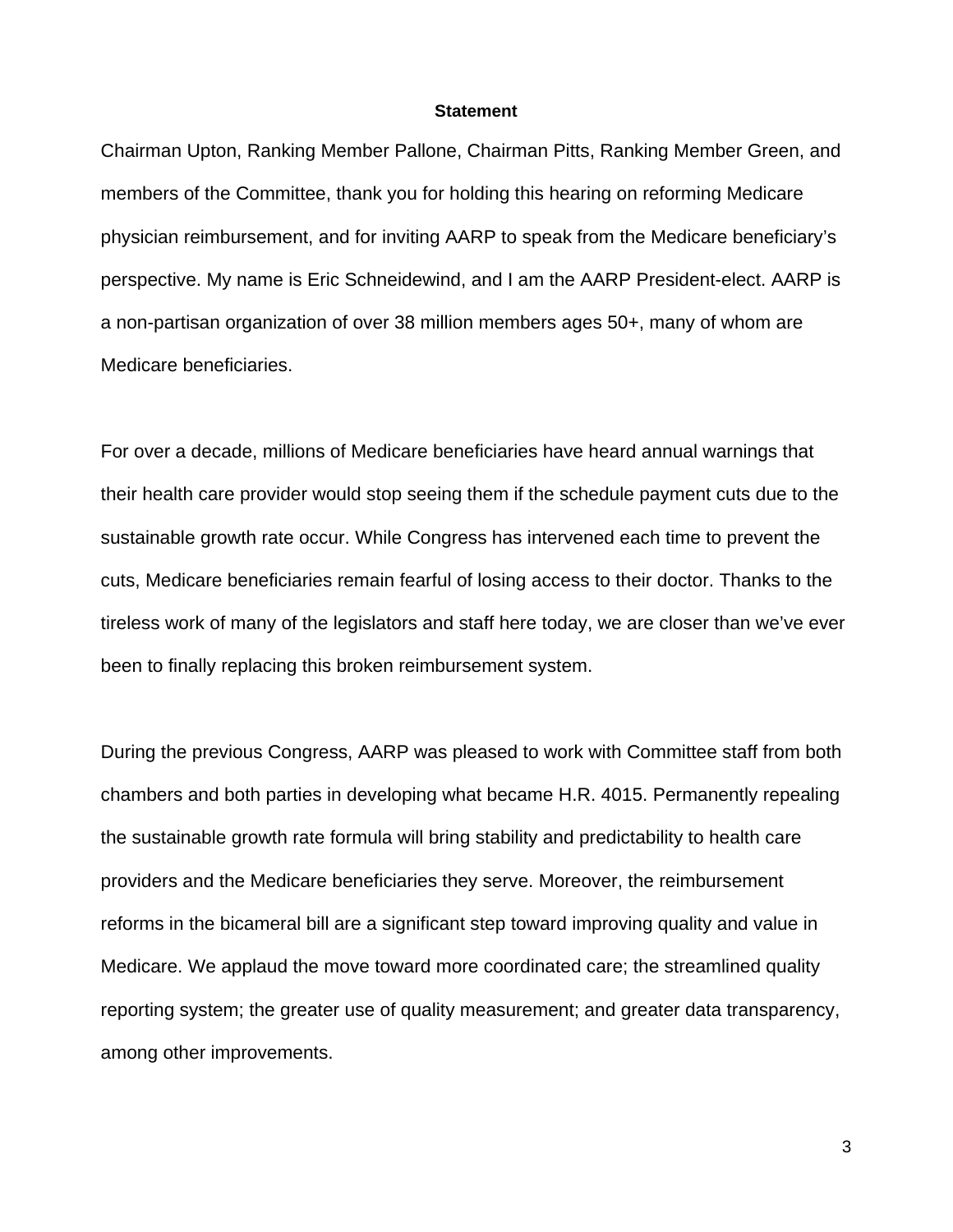Specifically, we support the creation of the merit-based incentive payment system (MIPS). This system will consolidate quality reporting programs, while reimbursing providers for the quality of care they provide, not the volume of care. A robust set of quality measure will be necessary to effectively implement MIPS. We urge the Committee, though, to revise the measure development process established in the bill, and require that *all* new final, approved measures be endorsed by a consensus-based entity before inclusion in MIPS. This will ensure that quality measures are based on standard definitions and are compatible with one another, and within the larger health system. This will limit confusion, as well as build support and create buy-in from stakeholders, including beneficiaries.

We also support encouraging participation in alternative payment models (APM). While some health care providers may always need to operate within a fee-for-service system, alternative models, such as shared savings or bundled payments, should be encouraged. Incentivizing the adoption of APMs is necessary to spur the shift away from fee-for-service.

Additionally, we support expanding claims data availability to improve care. In particular, we support allowing Qualified Entities to share analyses and information more broadly. Expanding the availability of beneficiary-protected Medicare claims data will provide valuable insights into the quality, value, and outcomes of medical care. These insights can lead to a range of benefits, including creating better comparison-shopping tools, to helping providers pursue quality improvement and patient safety initiatives and enabling payers and providers to work together to build higher-performing networks.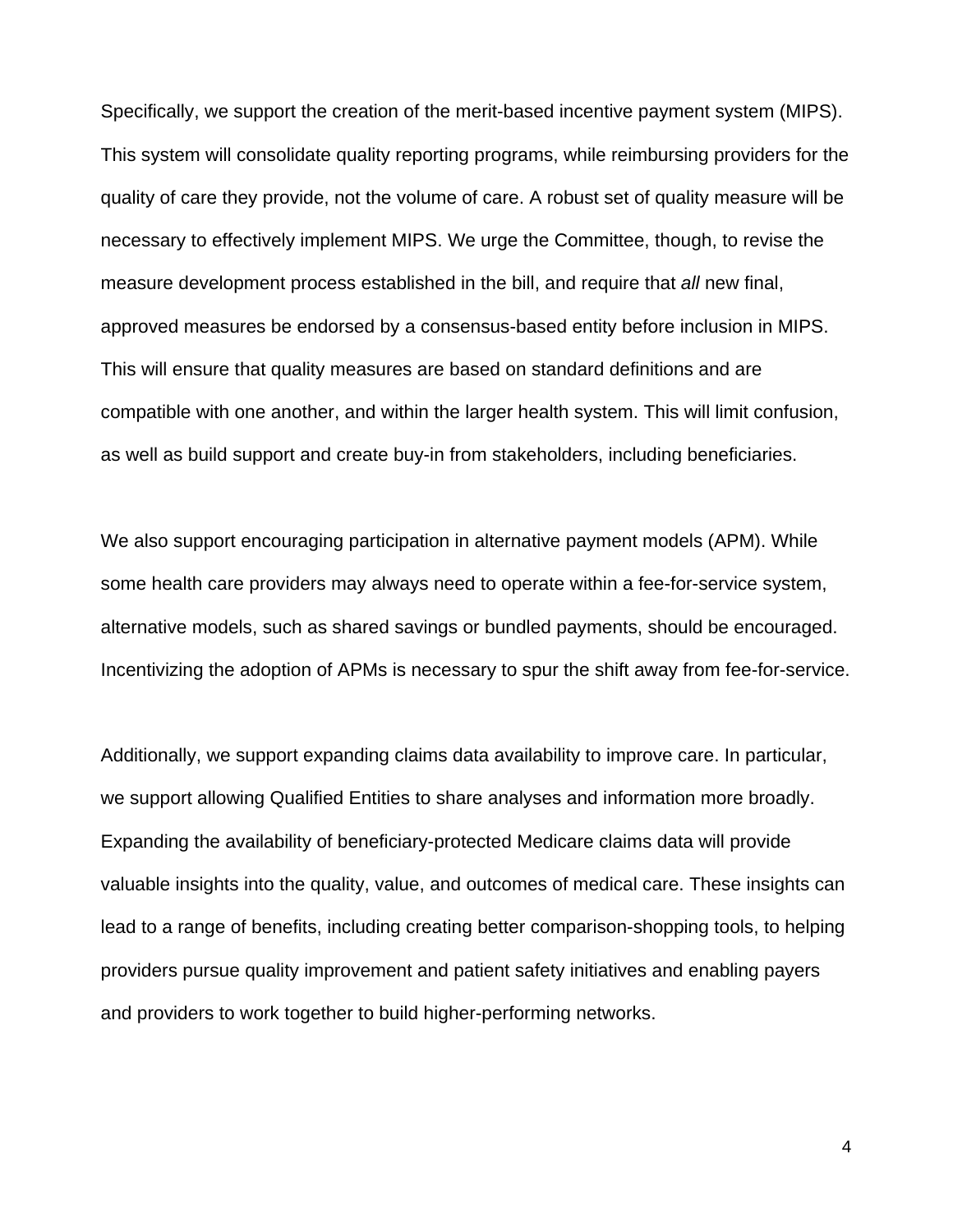However, the final bill introduced last Congress did not include important "health extenders" which are usually included with the annual "doc fix" legislation. Three provisions in particular are crucial to ensuring beneficiaries have access to needed care and services, and should be made permanent along with permanent SGR repeal legislation.

First, the Qualifying Individual (QI) Program pays Part B premiums for beneficiaries with incomes between 120 percent and 135 percent of the Federal Poverty Line - about \$14,000 to \$15,750 - and less than \$7,160 in assets for an individual. Most Medicare beneficiaries pay a monthly Part B premium of \$104.90, an out-of-pocket cost that lowincome QI recipients cannot afford. This program has consistently been extended for periods in concert with SGR extensions. We urge the Committee to make the QI program permanent as part of SGR reform legislation. Failure to make the program permanent would seriously threaten vulnerable Medicare beneficiaries' economic security and access to health care.

Second, Medicare therapy caps serve as a significant barrier to accessing needed care for people with long-term, chronic conditions, most notably for those who require long-term therapy services. Today, Medicare coverage for outpatient therapy services -- including physical, speech-language pathology, and occupational care -- is limited through arbitrary per-beneficiary payment caps imposed by the Budget Control Act of 1997. In 2005, Congress developed an exceptions process that allows people with Medicare to receive Medicare-covered therapy services above the cap when medically necessary. We urge Congress to repeal the Medicare therapy caps as part of an SGR reform package to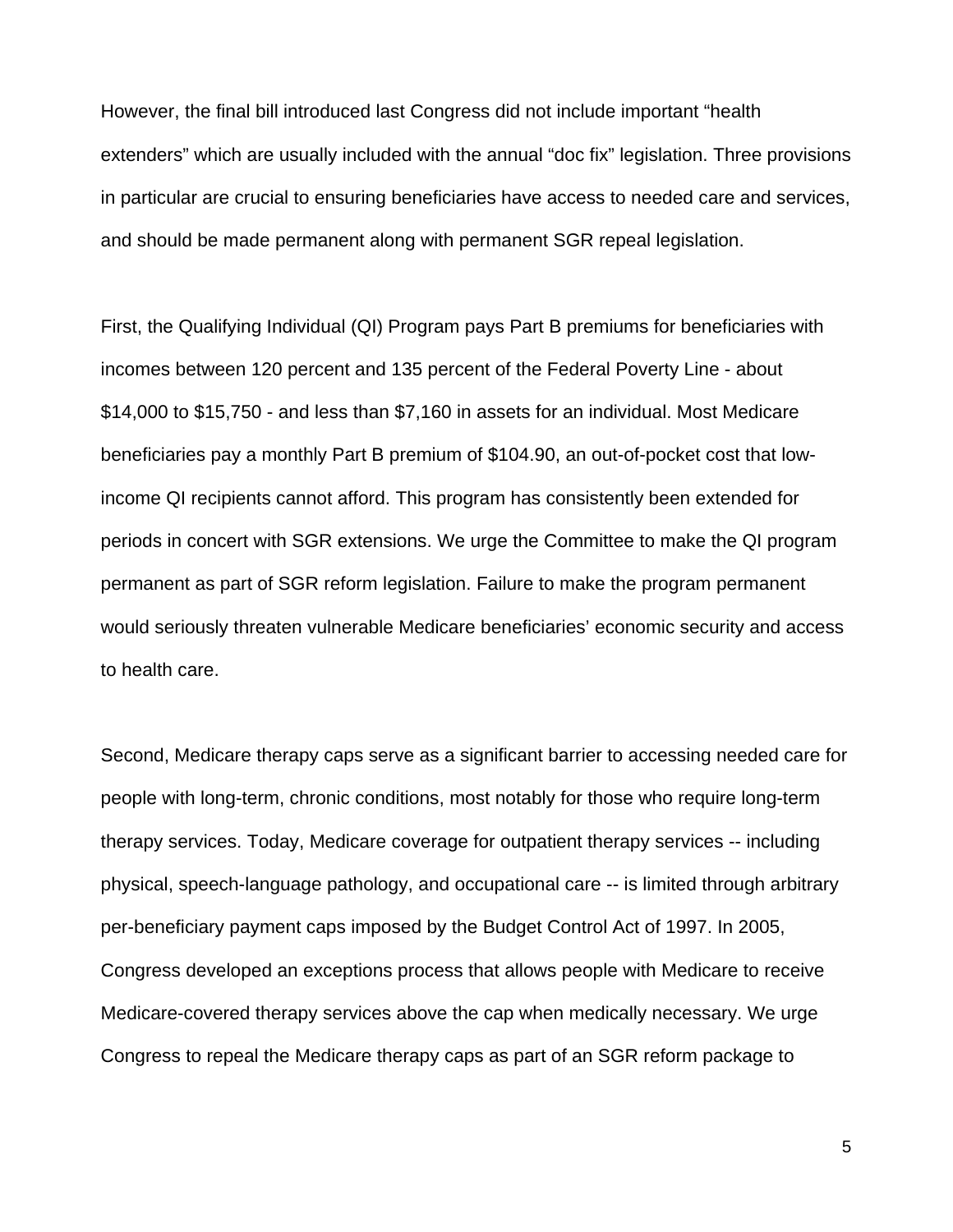ensure access to needed care for older adults and people with disabilities. In the absence of full repeal, we ask that Congress make the therapy cap exceptions process permanent.

Third, we support permanently extending funding for critical community-based resources that are also expiring. This includes outreach and enrollment assistance to low-income Medicare beneficiaries, including an estimated 2.3 million individuals eligible for the Medicare Part D Low-Income Subsidy who are not enrolled in the program. As well as Aging and Disability Resource Centers (ADRC), the "no-wrong door" network of long-term care services and supports information and referral services.

AARP will not consider SGR repeal legislation "complete" unless these beneficiary protections are included.

Even if the policy provisions are agreed upon, a question still remains on the need for budget offsets. In light of current and future savings in the Medicare program, Congress would be justified in not fully offsetting the costs of a permanent repeal at this time. Other bills are being discussed without offsets. SGR repeal is of equal or greater necessity, and should not be delayed due to budget rules.

As the Committee considers legislation, it is important to remember that half of all Medicare beneficiaries live on an income of less than \$23,500 per year, and on average already spend 17 percent of their income on health care. Moreover, as recently as 2010, Medicare premiums and cost sharing consumed 26 percent of the average Social Security benefit. The typical Medicare beneficiary cannot afford to pay more out of pocket.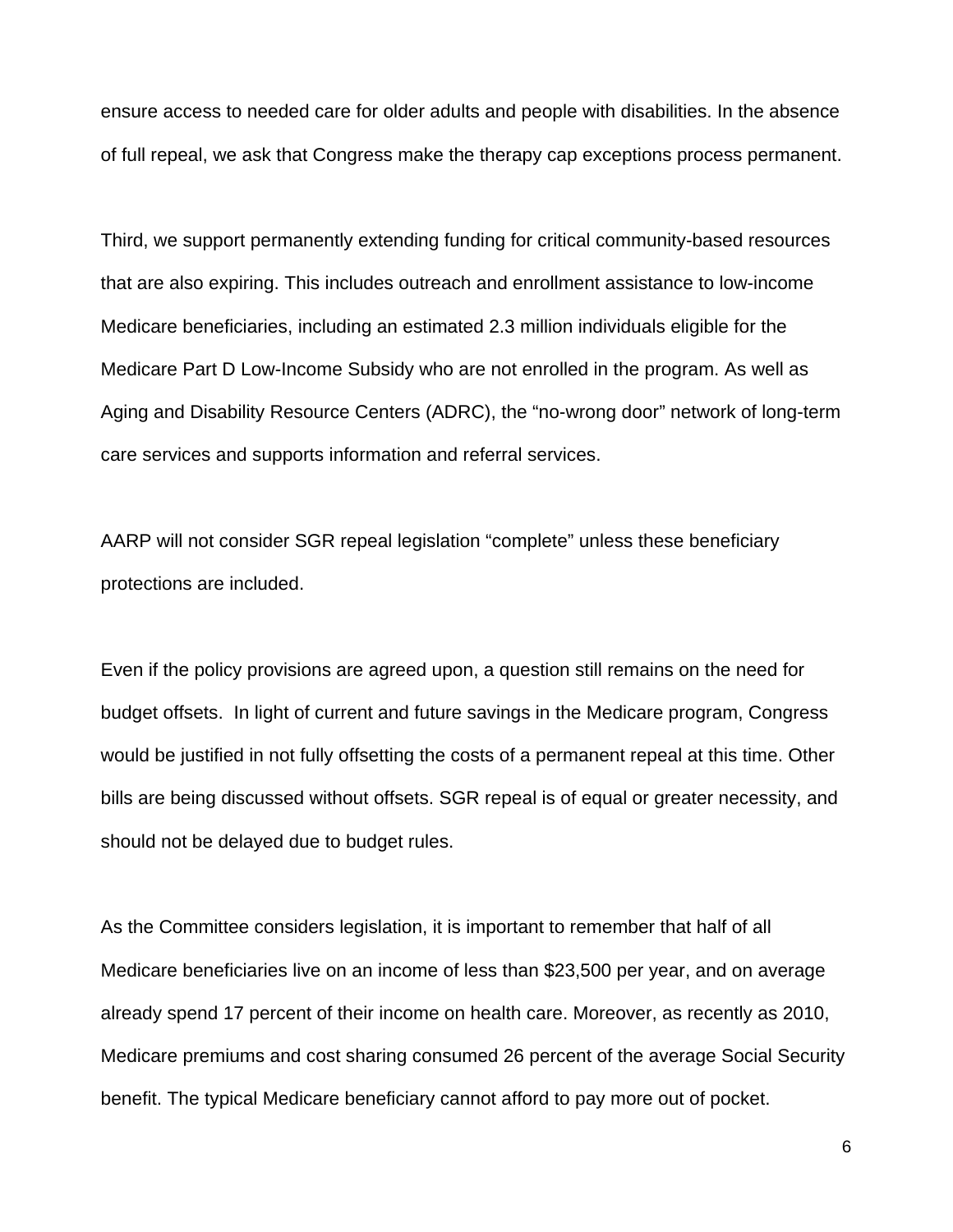Additionally, standard beneficiary premiums are established to cover 25 percent of Part B spending. Given this, one quarter of any increase in Medicare Part B spending over current law, including physician pay updates like those proposed in H.R. 4015, will automatically be borne by beneficiaries in the form of higher premiums. Proposals to shift even more costs to Medicare beneficiaries are unfair, considering many older adults and people with disabilities have a limited income. Further, proposals to shift greater costs to seniors are an inequitable way to increase Medicare payments for providers.

AARP has long advocated for responsible solutions for slowing Medicare spending growth and improving the long-term fiscal health of the program, including delivery system reforms and program integrity efforts. The bicameral bill made substantial improvements in these areas, and represents significant structural change to the Medicare program. Other system reforms recommended by AARP to help reduce Medicare spending include:

- Accelerate and expand competitive bidding for durable medical equipment. Competitive bidding is already saving Medicare and beneficiaries billions of dollars. Additional categories, such as home oxygen, clinical lab services, and non-durable products, could save billions more.
- Equalize Medicare payments for physician services between hospital outpatient and office settings. Equalizing Medicare payments for similar physician visits regardless of setting could save about \$9 billion over 10 years.
- Recoup overpayments to Medicare Advantage plans. "Up-coding", or inflating a patient's risk score to receive a higher risk-adjusted payment, have cost Medicare \$70 billion over 5 years.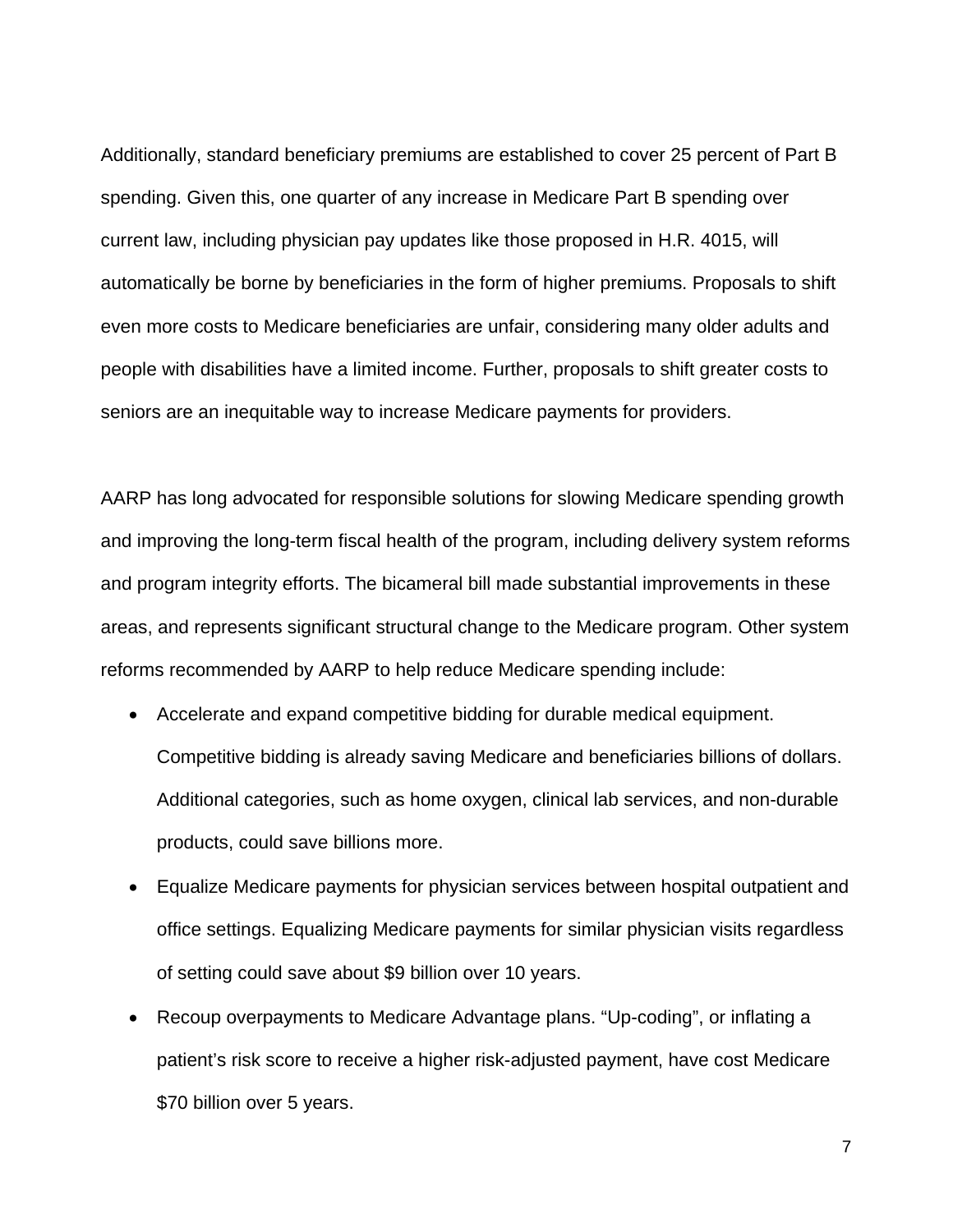- Increase support for transitional care and chronic care management. Improved transitional care post hospital discharge will reduce costly readmissions.
- Ensure full and effective use of all highly skilled clinicians. Increasing the supply of and more effectively using the services of nurse practitioners, physicians' assistants, and physicians, could improve consumers' access to care and reduce Medicare spending.

In addition, while lawmakers have considered shifting costs to beneficiaries, there has been little talk of reforming one of the most expensive areas of health care: prescription drugs. AARP firmly believes any discussion of budget offsets for Medicare reimbursement reform should include savings from prescription drugs. We urge you to give strong consideration to the following prescription drug proposals that could save at least \$150 billion – savings that would roughly offset the cost of the SGR fix:

- *Rebates* AARP supports the Medicare Drug Savings Act requiring prescription drug manufacturers to provide rebates for drugs provided to Medicare Part D LIS beneficiaries who are dually eligible for Medicare and Medicaid. This legislation focuses on constructively reducing costs, and has been estimated to save \$141 billion over the next ten years, without negatively impacting Medicare Part D benefits or shifting costs on to Medicare beneficiaries.
- *Secretarial Negotiation* Currently, the Part D program relies upon negotiations conducted by individual prescription drug plan sponsors to obtain lower drug prices. AARP has consistently supported legislation that would enable the Secretary of Health and Human Services to use the bargaining power of Medicare's 49 million beneficiaries to further negotiate for lower prescription drug prices, which is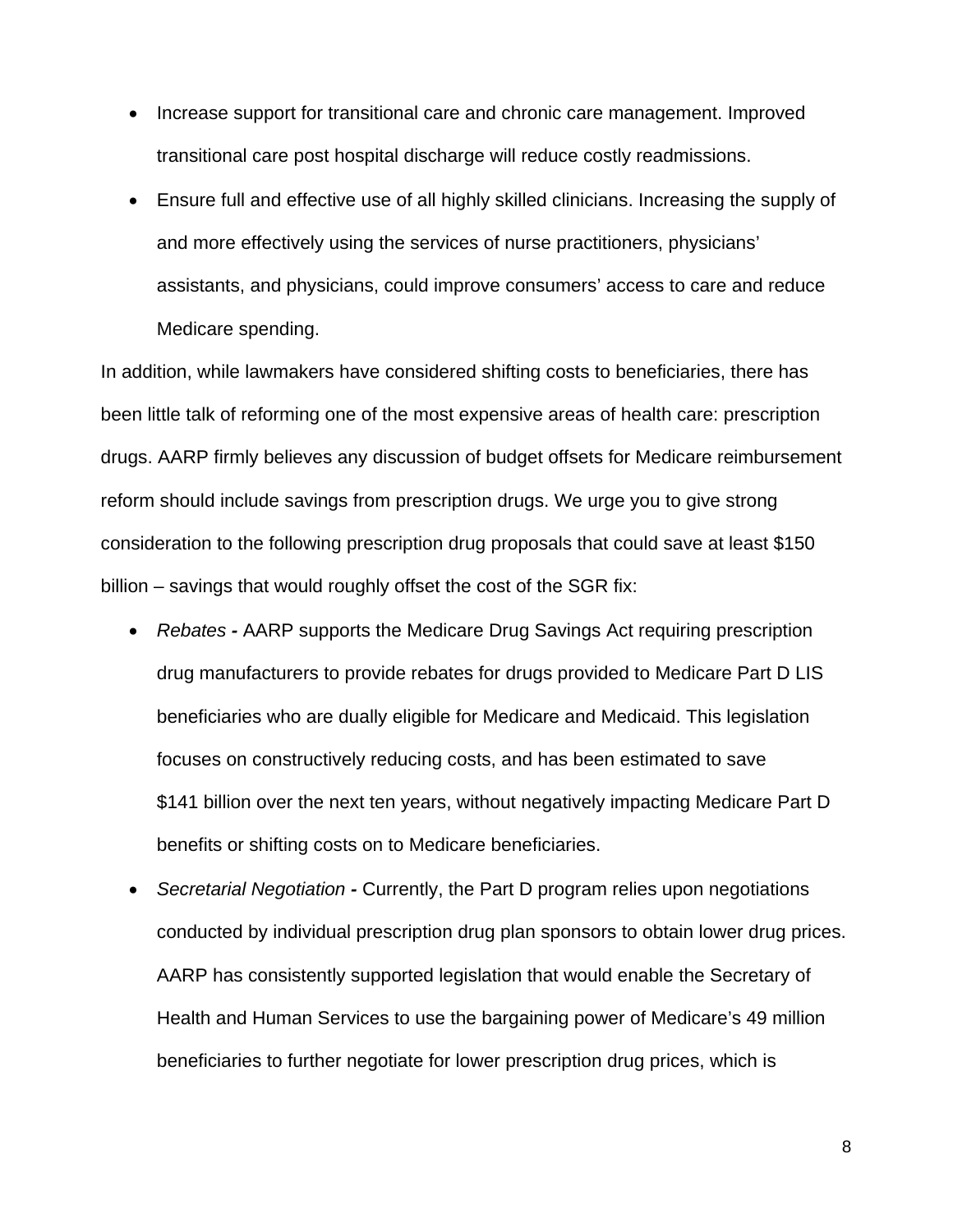especially important where there are no generic alternatives or competition in the class from other brands.

- *Biologic Drugs* AARP supports reducing the exclusivity period for biologic drugs. Biologic drugs are some of the most expensive drugs on the market, and they hold the promise of treating some of the most serious diseases—such as multiple sclerosis, rheumatoid arthritis, cancer and others—that often affect older populations. Were the exclusivity period reduced from twelve years to seven years, it could result in billions of dollars in savings not only for beneficiaries and the Medicare program, but for employers and other health care payers.
- *Pay-for-Delay Agreements* AARP urges Congress to take action on the Preserve Access to Affordable Generics Act sponsored by Senators Klobuchar and Grassley last Congress. This bipartisan bill would make it presumptively illegal for brandname drug manufacturers to use pay-for-delay agreements to keep less expensive generic equivalents off the market. The CBO expects that enacting this legislation would accelerate the availability of lower-priced generic drugs and generate over \$4.7 billion in savings between fiscal years 2012 and 2021. $^1$
- *Risk Evaluation and Mitigation Strategies (REMS)* AARP also supports addressing the loophole in FDA required Risk Evaluation and Mitigation Strategies (REMS). Unfortunately, REMS are increasingly being used to block access to samples of reference products to halt generic drug and biosimilar product development. The CBO has scored a proposal to ensure appropriate use of REMS to protect patient safety while maintaining access to generic drugs and biosimilars as saving Medicare \$753 million over ten years.

 <sup>1</sup> Klobuchar: New Report Underscores Need for Legislation to Crack Down on Anti-Competitive Pay-for-Delay Deals, July 11, 2013, http://www.klobuchar.senate.gov/newsreleases\_detail.cfm?id=345314&